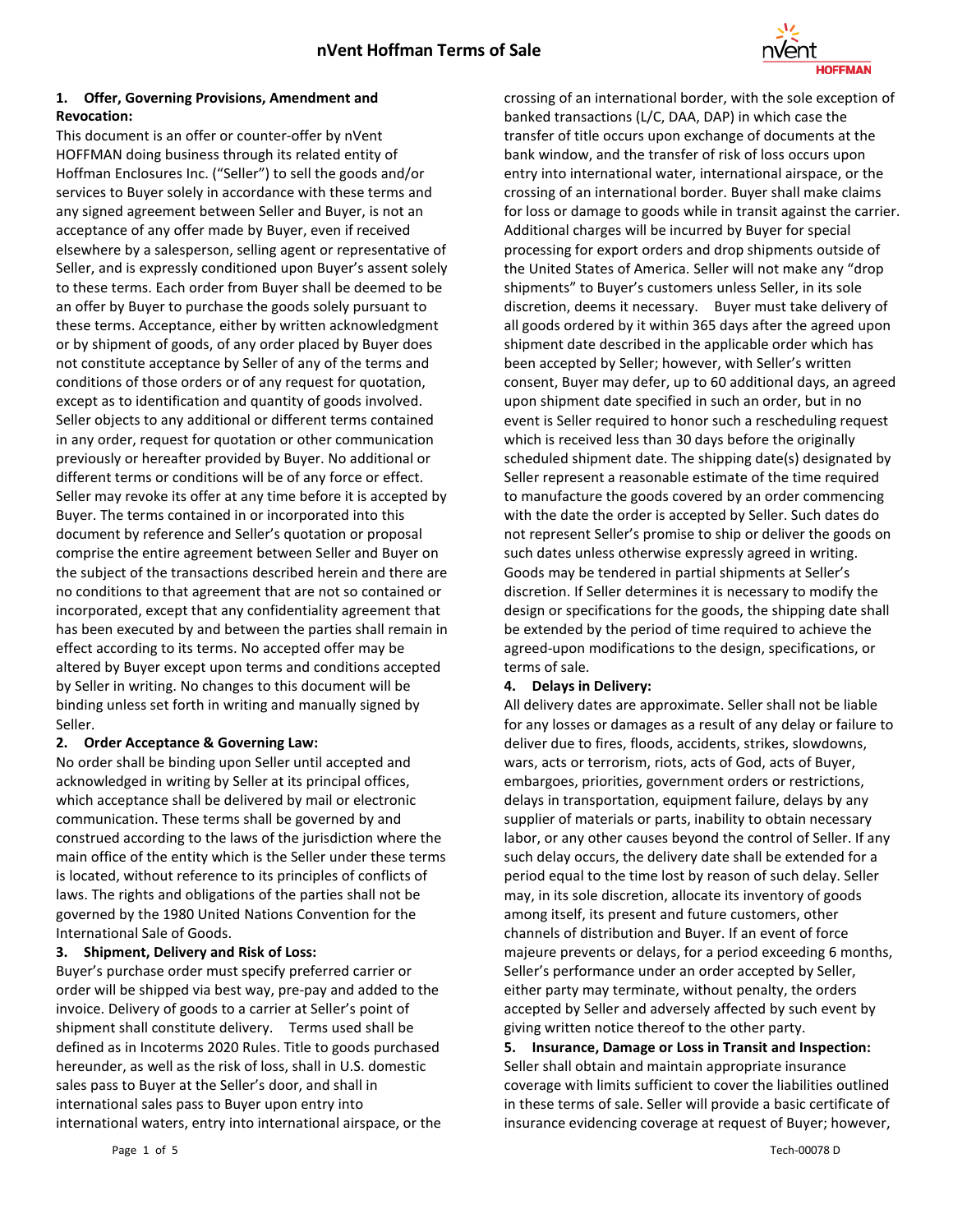

in no event will Buyer be added as an additional insured on Seller's policies. Marine Insurance: The party responsible for paying the main transportation shall provide full cargo insurance coverage – defined as door-to-door, "A" cover, all risk, marine, war, strike and riot – regardless of the shipping terms, with the exception of CFR/CPT Incoterms, in which insurance is the Buyer's responsibility. On E and F terms, plus CFR and CPT, the Buyer shall provide full cargo insurance coverage. On D terms, plus CIF and CIP, the Seller shall provide full cargo insurance coverage. For destinations and/or cargo on which governmental or insurance restrictions require additional approvals and/or premiums, or a split in coverage other than house-to-house, the responsible party/parties shall take such additional measures to ensure that the shipment is appropriately covered. Within 15 days after its receipt of delivery of the goods, Buyer shall inspect them, conduct any incoming acceptance tests on them and notify Seller of any shortage, damage or discrepancy in or to a shipment of goods and furnish such written evidence or other documentation as Seller may deem appropriate . Any goods not rejected by Buyer by written notice to Seller or goods used in the normal course of conducting Buyer's business or for generating profit or revenue within such period shall be deemed accepted.

#### **6. Warranty:**

Seller warrants to Buyer, for a period of one year after the date of shipment from Seller's plant, that all goods sold to Buyer under these terms shall meet their applicable specification as may be set forth in Seller's product literature and/or packaging and labeling materials published as of the date of shipment of the goods. If, after Seller receives written notice, within the period for the foregoing warranty, that any goods allegedly do not meet Seller's applicable specification, and Seller, in its sole discretion, determines that such claim is valid, Seller's entire liability and sole obligation and the exclusive remedy for breach of the foregoing warranty, will be, within a reasonable time after Seller's receipt of such notice, at Seller's option, either repair or replacement of such goods, and Seller will be responsible for the cost of shipping the parts to repair or the unit to replace the defective goods. Refurbished goods may be used to repair or replace the goods and the warranty on such repaired or replaced goods shall be the balance of the warranty remaining on the goods which were repaired or replaced. Buyer waives any claim to any goods which were replaced or the components therein which were replaced. In no event will Seller be required to accept delivery of any allegedly defective goods returned to it without its prior authorization, including the means, carrier and route of shipment for such return. Under no circumstances will credit be allowed for unauthorized rework on any materials. **EXCEPT FOR SELLER'S WARRANTY OF TITLE TO THE GOODS, SELLER EXPRESSLY DISCLAIMS AND EXCLUDES ALL OTHER EXPRESS AND IMPLIED WARRANTIES WHATSOEVER, INCLUDING BUT NOT LIMITED TO IMPLIED WARRANTIES OF MERCHANTABILITY AND FITNESS FOR A** 

**PARTICULAR PURPOSE OR THE NON-INFRINGEMENT OF THIRD PARTY INTELLECTUAL PROPERTY OR OTHERWISE AND ANY WARRANTIES ARISING FROM COURSE OF DEALING OR OF PERFORMANCE, CUSTOM OR USAGE OF TRADE**. Seller's obligations do not cover defects or losses caused by normal wear and tear or deterioration, defects in or damage to any goods resulting from improper installation, accident or any utilization, maintenance, repair or modification of the goods that is not consistent with Seller's instructions or the designed capabilities of the goods or that, in its sole judgment, the performance or reliability thereof is adversely affected thereby, or which is subjected to abuse, mishandling, misuse or neglect or any damage caused by connections, interfacing or use in unforeseen or unintended environments. Seller does not warrant that the operation of the goods will be uninterrupted or error-free, that the functions of the goods will meet Buyer's or its customer's requirements or that the goods will operate in combination with other products selected by Buyer's customer for its use. Seller assumes no liability for equipment or services furnished by Buyer or its customer nor does this warranty cover any copy of or update to any user manual for the goods.

### **7. Payment Terms:**

Buyer's obligation to pay on time is of the essence of these terms. Buyer will pay, in cash, in the currency and to Seller's address required by Seller's quote or invoice, the amounts for the goods stated on Seller's invoices within 30 days after the invoice date without setoff, counterclaim or deduction, unless otherwise expressly agreed in writing by Seller. Thereafter interest shall accrue on any unpaid amounts at the lesser of the monthly rate of 1.5% or the maximum amount allowed by law from the date the invoice becomes due according to its terms. Seller may, at its sole discretion and at any time, require terms of C.O.D or C.W.O. Buyer acknowledges that Seller may use the services of a collection service and an attorney to collect amounts overdue. In this event, Buyer will be liable for all fees incurred by Seller, including collection service fees and attorney fees, costs and expenses arising out of the collection efforts.

### **8. Minimum Order:**

The minimum order size for Schroff, Calmark or Birtcher branded goods (combined), excluding repair parts and airfreight, is \$1,000.00. Any order below that amount will be invoiced at \$1,000.00, plus transportation charges. The minimum order size for Hoffman branded goods to qualify for prepaid freight is \$2500. Any order for Hoffman branded goods below that amount will not qualify for prepaid freight.

#### **9. Prices and Quotations:**

Orders for the goods will be invoiced at the prices in effect at the time of Seller's acceptance of Buyer's order, unless otherwise specified in Seller's written quotation to Buyer. These terms allocate the product failure risks between the parties, which are reflected in the prices for the goods. Quotations are valid for 30 days, unless otherwise specified, and represent no obligation until the order issued by Buyer in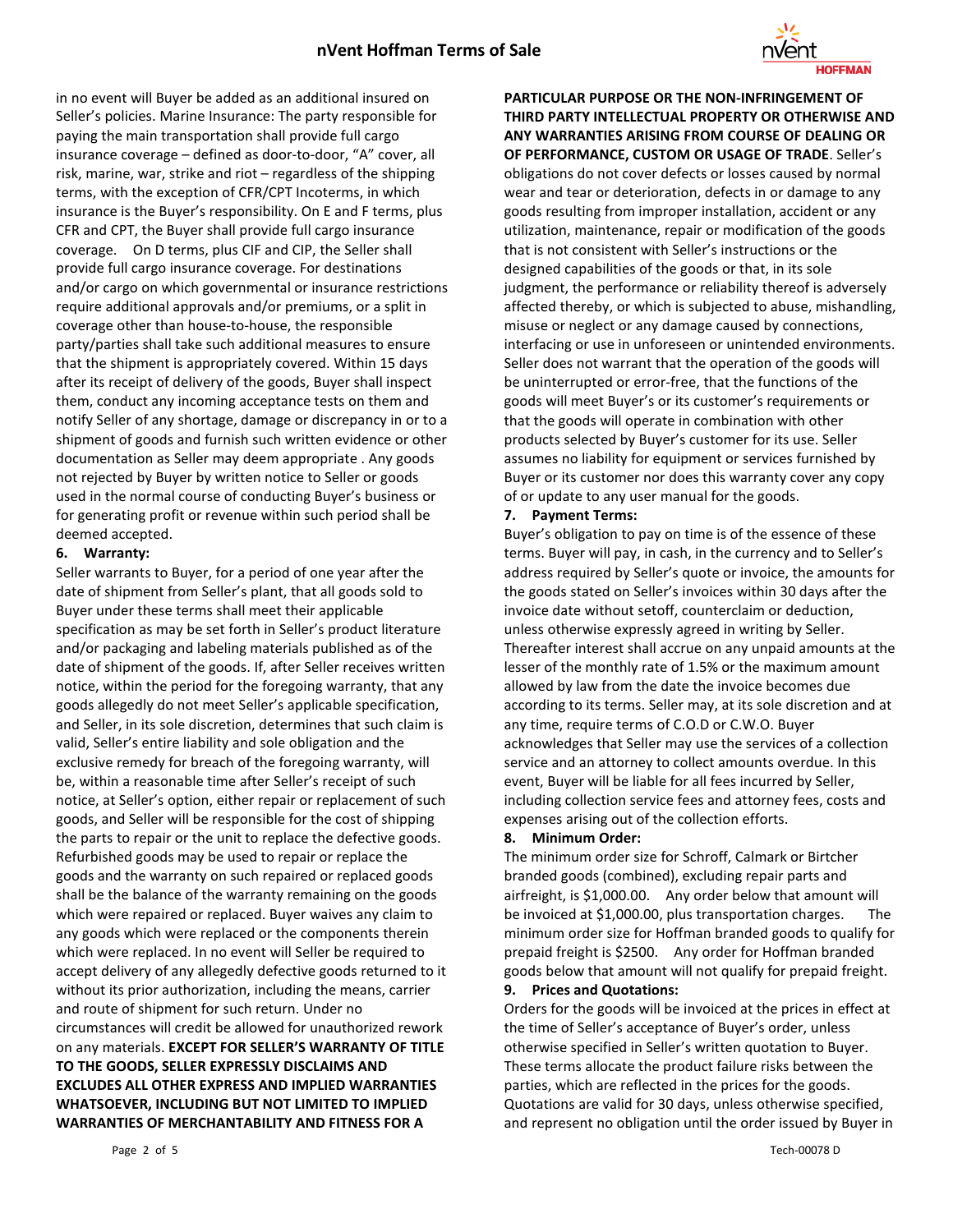

response to the quote is acknowledged and accepted by Seller. The prices and Seller's performance under an order are subject to resource availability and costs within Seller's control at the time of manufacture of the goods covered by such order. Seller may adjust prices and shipment dates specified in an order before it accepts the order. Seller may change its published prices and other standard terms of sale at any time, but the change will not affect any order properly accepted by Seller and requested for immediate shipment before the effective date of the change.

### **10. Specialized Packaging/Equipment:**

Buyer shall pay or reimburse Seller for the cost of specialized packaging beyond Seller's standard packaging and any charge assessed for the use of specialized equipment (lift gates, soft-tops, etc.) to ship the goods. Catalog Weights and Dimensions: Catalog weights and dimensions are careful estimates, but are not guaranteed.

### **11. Catalog Weights and Dimensions:**

Catalog weights and dimensions are careful estimates, but are not guaranteed.

### **12. Cancellation:**

No accepted order shall be modified or cancelled except upon Seller's written agreement, in which case, it shall be subject solely to these terms, whether or not the change order so states. Cancellation of orders for standard goods may be subject to cancellation charges. Cancellation of orders for modified or customized goods, or for standard goods in quantities exceeding that which is customary, , will be accepted only with the understanding that Seller will be reimbursed by Buyer for all costs and expenses including commitments and internal expenses incurred as a result of the order and subsequent cancellation. Costs of cancellation may represent 100% of the value of the order which is canceled depending upon the level of customization and the status of work-in-process regarding the order which was canceled.

### **13. Returned Goods:**

When expressly authorized by Seller in writing, unused, non-defective goods in saleable condition may be returned, at Seller's expense, to Seller subject to a service handling and restocking charge and additional conditions which may be obtained by contacting Seller.

#### **14. Repairs, Alterations and Modifications:**

If Seller is requested to repair any goods not covered by its warranty, such repairs shall be made at the expense of the person requesting such repair unless specifically authorized otherwise in writing by Seller. Any alterations or modifications to the goods made by any person other than Seller are not permitted without specific authorization in writing by Seller and will void the warranty and Seller will not accept their return to it.

#### **15. Limitation on Liability:**

## **SELLER SHALL NOT BE LIABLE, AND IT HEREBY DISCLAIMS ALL LIABILITY, FOR ANY CONSEQUENTIAL, CONTINGENT, INDIRECT, SPECIAL, PUNITIVE OR INCIDENTAL DAMAGES**

**WHATSOEVER, INCLUDING, BUT NOT LIMITED TO, LOSS OF PROFITS, USE, BUSINESS OR REVENUE, EVEN IF IT HAS BEEN ADVISED OF THE POSSIBILITY OF SUCH DAMAGES AND REGARDLESS OF THE LEGAL THEORY ASSERTED, INCLUDING WARRANTY, CONTRACT, NEGLIGENCE OR STRICT LIABILITY. SELLER'S LIABILITY FOR DIRECT DAMAGES WILL IN NO EVENT EXCEED THE PRICE PAID BY BUYER FOR THE GOODS GIVING RISE TO THE CLAIM FOR DIRECT DAMAGES. NO PENALTY CLAUSE APPEARING IN ANY DOCUMENT WILL BE EFFECTIVE AGAINST SELLER UNLESS IT HAS BEEN EXPRESSLY ACCEPTED IN WRITING BY AN OFFICER OF SELLER.**

### **16. Trademarks:**

Buyer acknowledges and agrees that any trademark, trade name and logo of Seller ("Seller Marks") and their associated goodwill are Seller's exclusive property. By selling goods to Buyer, Seller does not grant to Buyer any right to use Seller Marks, whether or not in connection with the resale of the goods, unless expressly permitted in writing by Seller. Buyer will not advertise, promote, market, or package any goods in a manner likely to dilute, disparage, or cause confusion with respect to any Seller Mark. Buyer will not use Seller's name in Buyer's promotional or advertising literature, or assert affiliation with Seller or any Seller affiliate, unless expressly agreed in writing by Seller in each instance. Buyer will not, at any time, contest the validity of any Seller Mark, claim any rights in any Seller Mark or do anything which, in Seller's opinion, might disparage, confuse or lessen the significance of any Seller Mark.

#### **17. Buyer Warranties:**

Regarding claims from persons other than Seller, Buyer, at its sole expense, will indemnify, defend, and hold Seller and its affiliates, successors, assigns, officers, directors, employees and agents harmless from and against any claim, demand, proceeding, or action for damages, liability, loss, cost, or expense, including amounts paid in settlement and attorneys' fees and court costs, arising out of, in connection with or based upon, the warranties and/or remedies offered by Buyer that are different than those contained in Seller's warranty regarding the goods.

#### **18. Taxes and Other Charges:**

Prices for the goods do not include any manufacturer's tax, retailer's occupation tax, use tax, sales tax, excise tax, VAT, duty, custom, inspection or testing fee, or any other tax, fee or charge of any nature whatsoever, imposed by any governmental authority ("Tax") on or measured by any transaction between Seller and Buyer. The amount of any present, retroactive, or future Tax, except taxes on or measured by Seller's net income, shall be added to the prices quoted or invoiced, and Buyer will pay such Tax, unless Buyer provides Seller tax exemption certificates acceptable to the appropriate taxing authorities.

#### **19. Compliance with Laws:**

Buyer acknowledges that the goods and the purchase of goods are subject to customs, import and export control laws and regulations of the United States and potentially other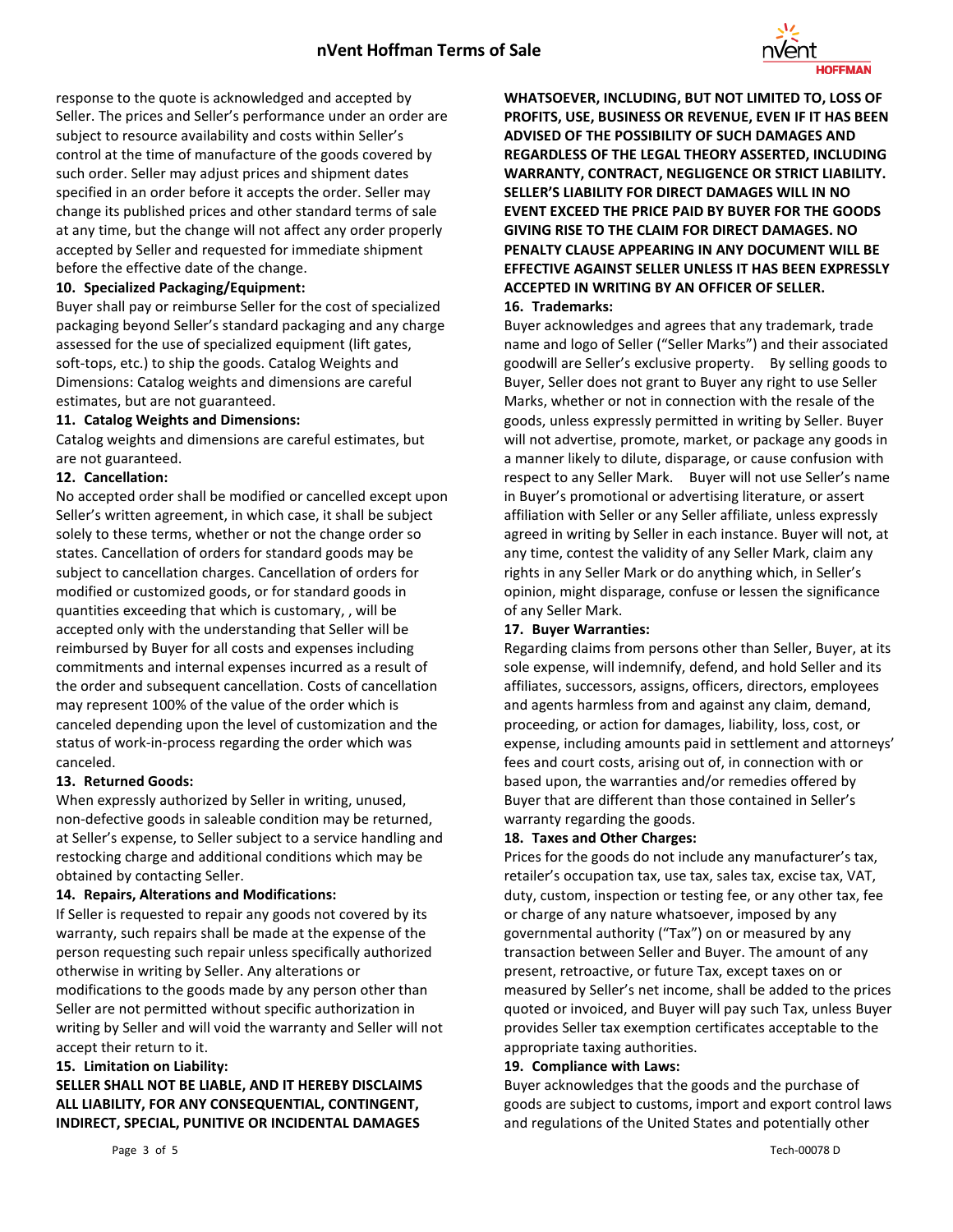

countries. Buyer will comply with all applicable laws and regulations now or hereafter in effect, including, but not limited to, anti-corruption laws.

### **20. Errors:**

All Seller's clerical errors are subject to correction.

## **21. Specification, Engineering and Design Changes and Special Tests:**

Seller may, in its sole discretion and without incurring any liability to Buyer: (a) alter the specifications for or make any design or engineering change to any goods; (b) discontinue the manufacture or sale of any goods; (c) discontinue the development of any new goods, whether or not such goods have been announced publicly; or (d) commence the manufacture and sale of new goods having features which make any goods wholly or partially obsolete. Notwithstanding the above, Seller shall fill all accepted orders from Buyer for any such altered or discontinued goods of which manufacturing and commercial deliveries have commenced. Buyer may request Seller to change the specifications for any goods. If Seller accepts such a request, the parties will negotiate any resulting change in price for the goods and Buyer will pay Seller for any raw materials, work in process, and/or finished goods that become obsolete. Any such change will affect only those orders issued after the effective date of such change. Unless otherwise agreed in writing by Seller, all special tests and inspections of the goods required by Buyer shall be performed at its expense at Seller's facilities.

### **22. Intellectual Property:**

Any sketches, models, or samples submitted by Seller shall remain its sole property and Buyer shall treat them as Seller's confidential information unless Seller has indicated otherwise in a signed writing. No use or disclosure of such sketches, models or samples, or any design or production techniques revealed thereby, shall be made without Seller's prior written consent. Unless the parties agree otherwise in writing, Seller, its designated affiliate or licensor, if any, owns all right, title and interest in and to all intellectual property rights and all other information, technical or otherwise, related to the goods and all modifications thereto sold or licensed under these terms, which were conceived, developed, made or supplied, whether in whole or in part, by Seller or by Buyer's employees, consultants, and/or agents, even if Buyer reimburses Seller for any costs related thereto. Buyer will assign and hereby assigns to Seller or its designated affiliate or licensor all right, title and interest in and to the intellectual property rights, whether or not patentable, related to the goods or any modification thereto. Buyer shall assist Seller in obtaining for Seller any property right in connection with the goods (including, but not limited to, Seller's patents, trademarks and copyrights), shall assist Seller in taking any steps necessary to defend such rights and Seller shall reimburse Buyer for any reasonable expenses incurred in this regard. Buyer will not, at any time contribute to, do or cause to be done any act or thing in any way impairing or intending

to impair any part of such right, title and interest described in this paragraph.

### **23. Certification:**

Upon written request and payment of Seller's applicable fee, Seller may certify that the goods comply with a specification that has not been developed by or for Seller however, Seller will not consider any such request unless it is included in the order for the goods to which such request relates.

### **24. Spare Parts:**

Buyer may, by submitting to Seller an order therefor, purchase spare parts for the goods at Seller's then current prices. Such prices may be modified from time to time in Seller's sole discretion.

### **25. Credit:**

Seller, at its sole discretion, may change or limit the amount or duration of credit to be allowed Buyer. Seller may cancel any order accepted by it or delay the shipment of the order, if Buyer fails to meet payment schedule or other credit or financial requirements established by Seller.

### **26. Security Interest:**

As security for the payment and performance of Buyer under these terms, Buyer grants Seller a security interest in all goods purchased under these terms, and in the proceeds thereof, including all insurance proceeds, until Seller is paid in full for such goods. Buyer hereby authorizes Seller to sign and file financing statements and other instruments required to protect and perfect Seller's security interest as described in this paragraph.

### **27. Notices:**

All notices to Seller, to be effective against Seller, must be in writing and sent by certified mail, with return receipt requested or by a nationally recognized overnight delivery service to Seller's headquarters. The effective date of such a notice is the date of receipt. Seller may designate in writing other individuals to receive notice and may change the address for its receipt of notices.

### **28. Assignment:**

Buyer will not assign, transfer or delegate any order accepted by Seller for goods or any of its rights, duties, obligations, or related interests without Seller's prior written approval. Orders accepted by Seller for goods are not transferable assets of Buyer. Seller may terminate or cancel, without penalty, any order accepted by Seller for goods on: (i) the sale of all or substantially all of Buyer's stock, (ii) the sale or transfer of the entire business or substantially all the assets of Buyer, or (iii) any significant change in the management or control of Buyer. Any assignment, transfer, or delegation of orders for goods accepted by Seller or any interest therein, without Seller's prior written consent, is voidable at its option and cause for termination or cancelation of such orders. Nothing in these terms will be construed to grant any person or entity, not a party to any order accepted by Seller for goods, any rights or powers whatsoever. No person or entity will be a third party beneficiary of any order accepted by Seller for goods. Notwithstanding the foregoing, Seller